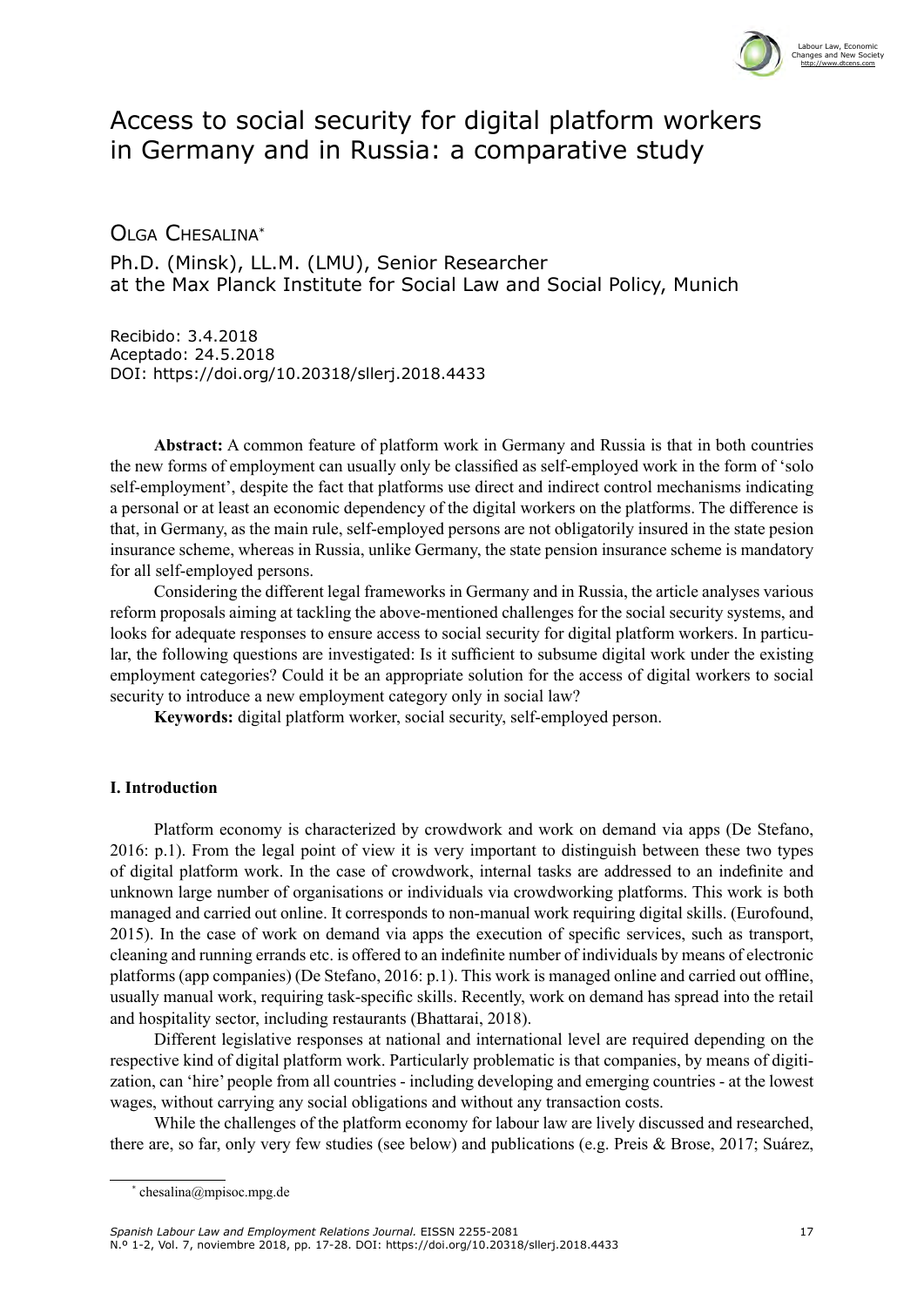2017) on the challenges that the platform economy and the approaches to appropriate solutions constitute for the social security systems.

The questions on the social security of platform workers are a very young field of research dealt with in recent studies. It is necessary to get more information about the motivation of digital platform workers, and there is a lack of information on the share of migrants and refugees among the platform workers.

From the point of view of social law, the central challenges of the platform economy are the lack of social security for digital workers as well as the fiscal sustainability of the social security systems. The fiscal sustainability of the social security systems is endangered not only by insufficient social security for digital workers (especially in old age) which can increase state social assistance expenses. Digital work also favours the shadow economy and informal work; new groups of invisible workers emerge (De Stefano, 2016: p. 21).

Russia in Eastern Europe and Germany in Western Europe belong to the countries where platform work is widely spread. The difference is that, in Germany, as the main rule, self-employed persons are not obligatorily insured in the state pension insurance scheme, whereas in Russia, unlike Germany, the state pension insurance scheme is mandatory for the self-employed. Considering the different legal frameworks in Germany and in Russia, in this article various reform proposals, aiming at tackling the above-mentioned challenges for the social security systems shall be analysed. Based on this analysis, adequate responses are being searched for to ensure access to social security for digital platform workers. In particular, the following questions are investigated: Is it sufficient to subsume digital work under the existing employment categories? Could it be an appropriate solution for the access of digital workers to social security to introduce a new employment category only in social law?

## **II. Situation in Germany**

## **1. Statistical data**

At least three empirical studies have been carried out on social issues of platform crowdwork in Germany. Two studies deal with crowdwork in a narrow sense (Leimeister, Durward & Zogaj, 2016 and Bertscheck, Ohnemus & Viete, 2016), and one study covers both crowdwork and work on demand (Huws, Spencer, & Joyce, 2016).

According to the trade union IG Metall about one million people in Germany are engaged in crowdwork (IG Metall, 2017). According to the study carried out by Leimeister et. al. in 2016, 67 per cent of the crowdworkers were registered on platforms in the last 12 months. However, studies have shown that in Germany, in most cases, crowdwork is only carried out as a secondary occupation in addition to a main occupation: 39 per cent of the interviewees were employed and 31 per cent were in a vocational training or study (Bertscheck, Ohnemus & Viete, 2016).

#### **2. Legal framework**

In Germany, obligatory social insurance is traditionally linked to a dependent employment and does not cover self-employed persons. According to § 7 sec. 1 sentence 1 of the Fourth Book of the Social Security Code ('SGB IV') employment is dependent work, in particular in an employment relationship. The existence of employment is indicated by the presence of activities carried out by direction and an integration into the work organization of the issuer of the directions (translation from: Lingemann, Steinau-Steinrück & Mengel, 2016: p. 546). The German social law category 'employment' is broader than the labour law category 'employment relationship'.

The self-employed persons are subject to obligatory social insurance in the following situations:

— Homeworkers or other persons working in the place of their choice for another person or institution are subject to all branches of social insurance on condition that they have one 'client'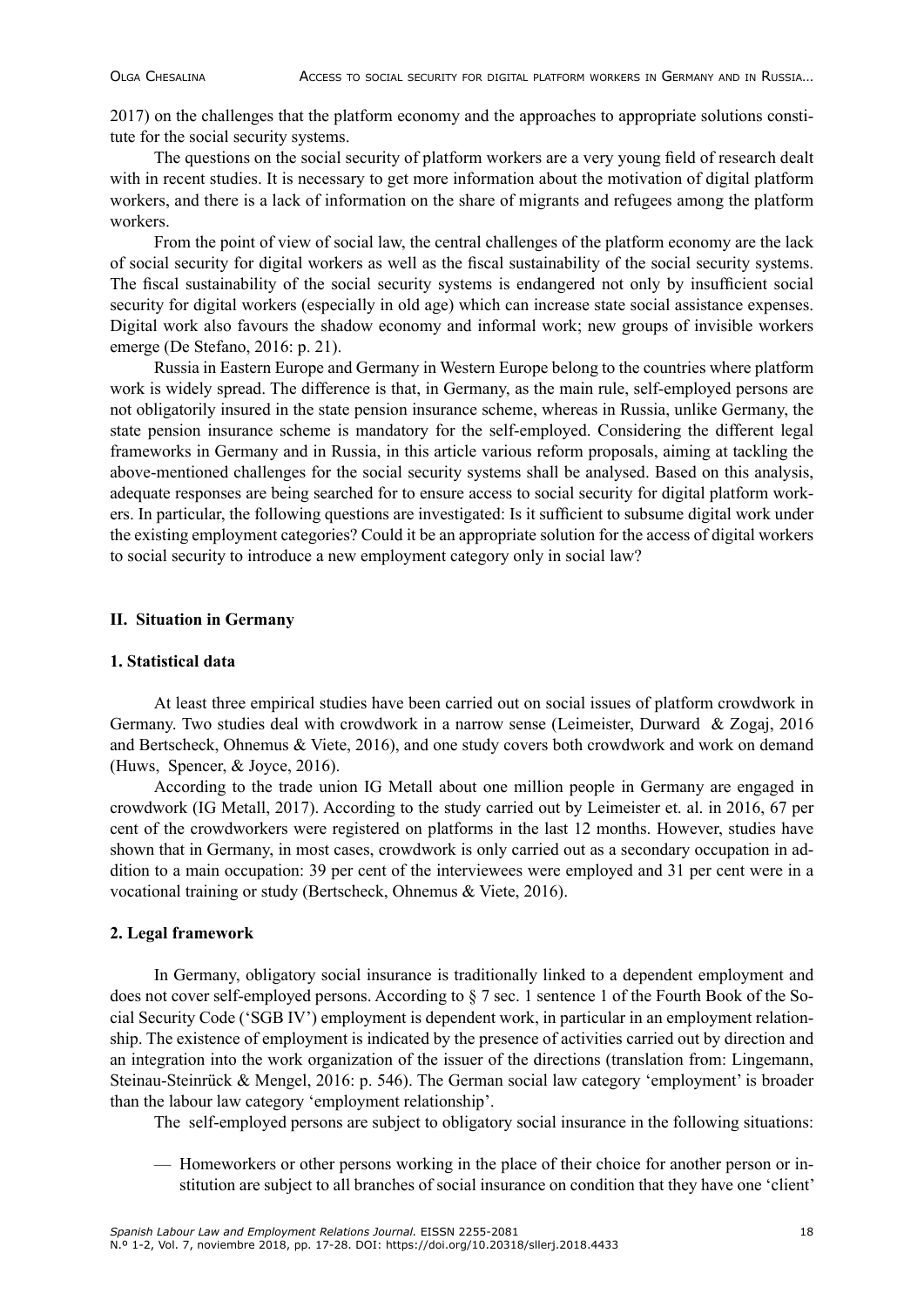(Auftraggeber) from whom they 'directly' receive assignments (§ 12 sec. 2 of the Fourth Book of the Social Code – SGB IV).

— Self-employed artists and writers are also subject to all branches of social insurance (Artists' Social Security Act – Künstlersozialversicherungsgesetz).

Furthermore all 'solo self-employed persons' are subject to obligatory pension insurance if they receive orders only from one client (§ 2 sent. 1 no. 9 of the Six Book of the Social Code – SGB VI) and in some other cases.

However, these requirements for the obligatory social or pension insurance are not met by digital workers, at least in most cases (Mecke, 2016; Brose, 2017). According to the current social law, crowdworkers and on-demand workers can only be subsumed as solo self-employed persons who can be insured within the social security scheme only voluntarily.

However, there are many characteristics that distinguish 'digital' self-employed (especially crowdworkers who fulfill 'microtasks' and workers on-demand in the service sector) from 'classical' self-employed workers. Some researchers demonstrate the elements of their personal and/or economic dependency from the platforms (Däubler, 2015: p.341), which is typical for an employment relationship. In particular, General Terms and Conditions of Business (GTCB) settled by the platform provide direct and indirect control and surveillance mechanisms, on which the crowdworkers have no influence. The control mechanisms used by the platform at all stages, from the registration on a platform to the evaluation of the work results, at least indicate an economic dependency (which is common for 'employee-like persons'): The platform decides who gets access to the platform and for whom access will be blocked. The prior check of qualifications as part of the registration process is comparable to a job application procedure.

In addition, the work processes (e.g. through screenshots, tracking of workflows, mouse activities, etc.) and the work results are controlled. Instead of instructions/directions and performance control, evaluation, rating and feedback systems are used. Furthermore, digital workers have no influence on the amount of remuneration, because it is unilaterally determined either by the client or the platform (Däubler, 2015: p. 340). The tendency that the control mechanisms partly replace classical directives of the employers (Weisungsrecht) is also observed in the field of homework and telework. In the decisions of the German Federal Social Court while interpreting whether there is an employment relationship or not, however, control mechanisms still do not play a decisive role (Greiner, 2016: p. 306).

In the case of digital work, similar to non-standard work, the risks are transferred from the platform/client ('employer') to the digital worker ('employee'). The German Federal Social Court, testing the existence of an employment relationship, refers to the question who in fact carries entrepreneurial risks. In some cases the result is that, in particular, precarious contract designs are rewarded with the exemption of mandatory social insurance law. However, this approach ignores that the weaker part of the contract relationship is even more in need for social protection when the entrepreneurial risks are shifted to him or her (Greiner, 2016: p. 308). The Federal Labour Court, however, makes no distinction between voluntarily and involuntarily borne risks (Waas, 2017: p. 260). I share the opinion that anyone who voluntarily bears such risks shall be qualified as a self-employed worker and persons who either do not bear such risks or do so involuntarily shall be qualified as employees (Waas, 2017: p. 260).

In some cases, the platform's general terms and conditions provide that the payment of the service/task is carried out according to the lottery principle in such a way that only the best result (job) will be paid. If the crowdworking platform is located outside Germany, the crowdworker, as a rule, cannot even rely on the German legal regulations concerning the GTCB (Däubler, 2015: p. 342).

If the crowdsourcer/crowdworking platform determines by what time the jobs must be executed (Selzer, 2015: p. 39; Kocher & Hensel, 2016: p. 986), this indicates a personal dependency. The German Federal Labour Court has developed criteria indicating the existence of personal dependency as the core feature of an employment relationship. One of these criteria is that someone is not free to refuse tasks offered by his or her contractor. However, at the moment the German Federal Labour Court interprets these criteria in quite formal terms. For example, in its decision of 14 July 2016, the German Federal Labour Court (9 AZR 305/15) stated that showing that for the plaintiff it was 'practically unthinkable' to refuse tasks was not enough to prove personal dependency. The fear that no more tasks will be assigned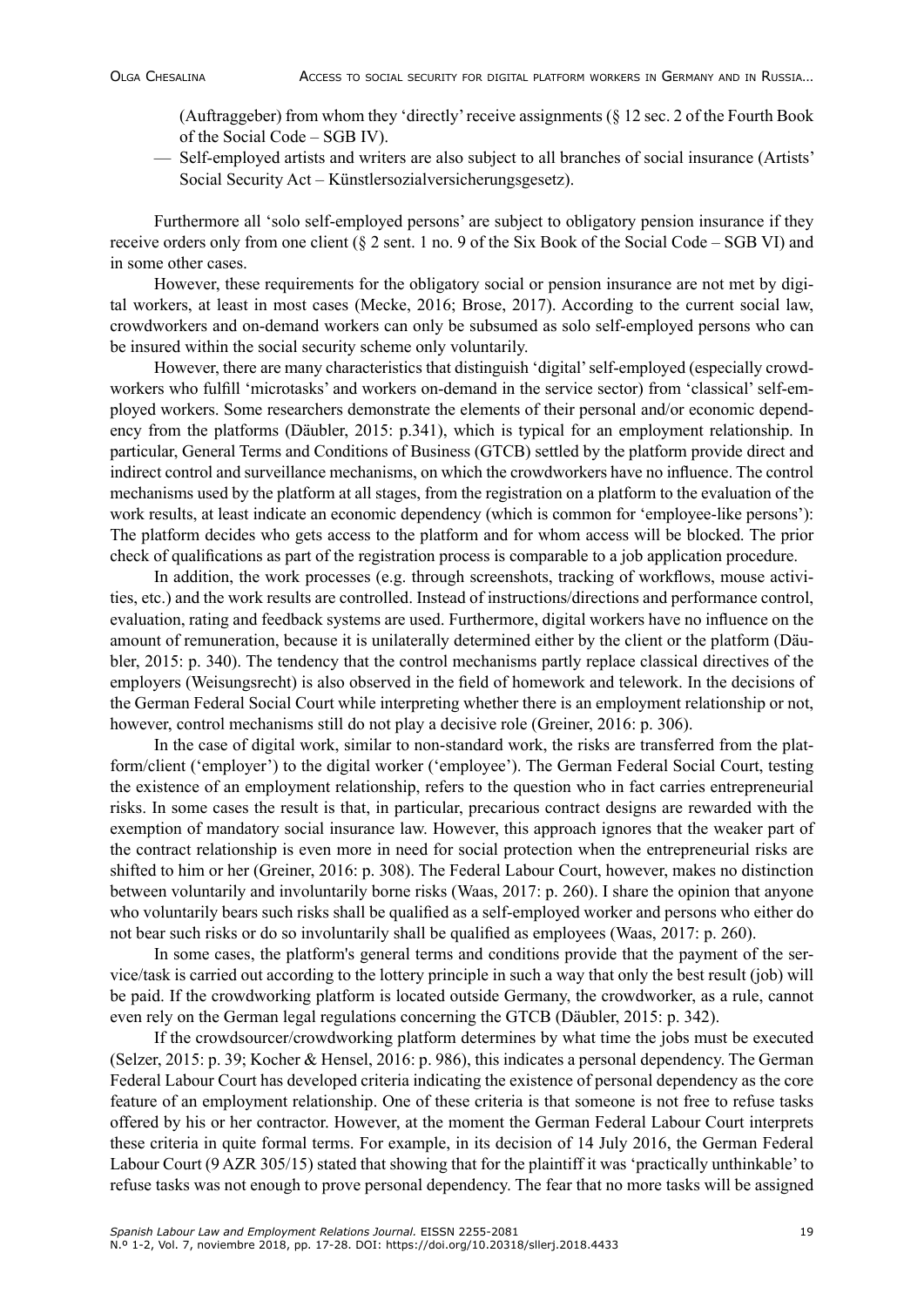once a job has been refused proves only economic dependency. Digital workers, especially workers on demand, like Uber drivers, would therefore probably not be considered as employees, because, formally, they can refuse orders. However, they may receive lower ratings and even no more orders/be excluded from the platform if they repeatedly do so.

An interesting approach in this context are the holdings of Austria's Supreme Administrative Court (VwGH) in its decision of 1 October 2015 (2015/08/0020): The existence of personal dependency and, accordingly, an employment relationship can be denied if the crowdworker can refuse a job proposal without any sanction and if he/she has been aware of this possibility/right (Bruckner & Krammer, 2017: p. 278).

But even if the relationship between the platform and the crowdworker cannot be interpreted as an employment relationship, the control mechanisms used by the platform indicate at least an economic dependency (which is common for 'employee-like persons'). This expresses the 'need for social protection' comparable to that of employees (Selzer, 2015: p. 44-45), one of the criteria required for 'employee-like persons'. However, it is not common that digital workers receive orders only from one client, which, according to the current German legislation, is a necessary condition for the application of the provisions of the social pension insurance (SGB VI) to 'solo self-employed persons' (§ 2 sentence 1 no. 9 SGB VI). Furthermore, also the provisions according to which homeworkers (§ 12 sec. 2 SGB IV) are subject to all branches of social insurance, usually do not apply, because the requirement that the homeworker must receive assignments 'directly' from one client is not met. According to the study by Leimeister et. al., more than 33 per cent of the crowdworkers perform services for different platforms.

As shown above, current legislation and court decisions do not take into account new manifestations of personal/economic dependency and the need for social protection of 'digital workers'. Therefore it shall be examined which reforms/changes would be possible in current social and labour law in order to fulfil this task.

## **3. Discussed social law reforms**

#### **3.1. Introduction of an intermediary employment category**

Some labour law scholars consider it necessary to create a new intermediate category for digital workers because the latter do not fit into the categories 'employee' and 'self-employed persons' (Harris & Krueger, 2015; De Stefano, 2016: p. 19). According to Prof. Davidov, the introduction of a third (intermediate) group between employees and independent contractors could help to find the right balance between universalism and selectivity and protect workers who share only some of the characteristics of employees by bringing them into the scope of some labour and employment laws (Davidov, 2017: p. 8). Some German scholars also consider it advisable to introduce an intermediate category between employees and self-employed persons in social law in order to tackle new forms of dependency of digital work and guarantee a minimum social insurance protection for the persons concerned (Preis & Brose, 2017: p. 49).

The problem is that even in cases in which national legislation provides for a third category in labour and in social law, this category would not necessarily cover the same persons in labour and in social law and guarantee them the same level of labour and social protection.

To quote an example from German law: German labour law knows the category of 'employeelike persons' who are granted a limited number of labour rights. These persons are predominantly homeworkers and commercial agents. German social law does not use the term 'employee-like persons', but includes some groups of economically dependent persons into social insurance, such as homeworkers and artists. Homeworkers and artists are insured like employees, meaning that they pay only a part of the contributions and get the same social insurance coverage as employees. Another group of economically dependent persons, the 'solo self-employed who receive orders only from one client', are only covered by the pension insurance scheme and have to pay the contributions themselves.

It seems that the level of social protection of homeworkers is higher and more significant than the level of protection of their labour rights. The example of homeworkers and artists in Germany shows that it is possible to disconnect social protection from the employee status and to guarantee an adequate level of social protection for these persons.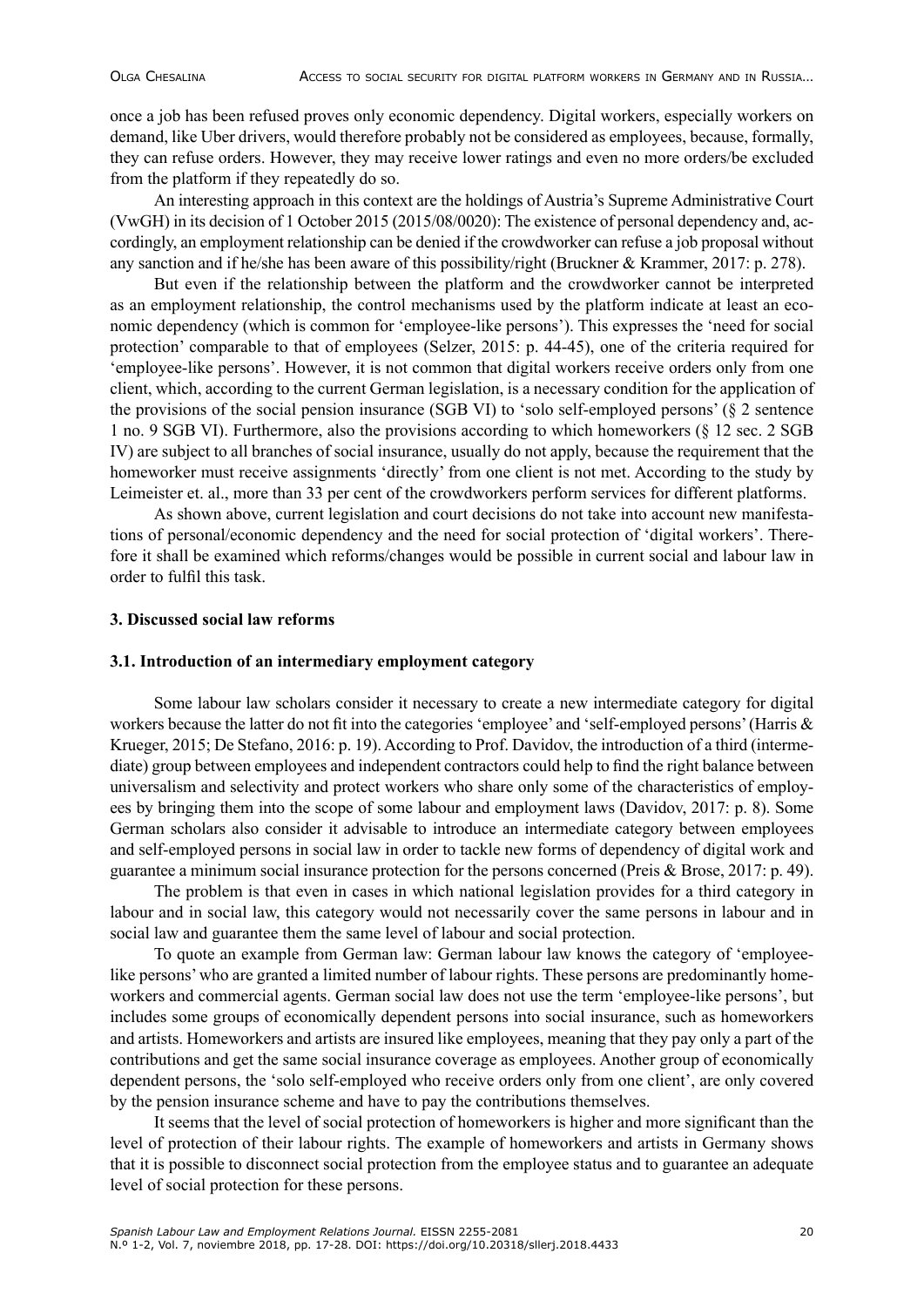At the same time, court decisions on platform workers have already shown that, if there is an independent intermediate category in labour law, platform workers are more often classified in this category than as employees, e.g. as workers in the United Kingdom (*see* Pimlico Plumbers Ltd v Smith [2017]; Aslam, Farrar and others v Uber BV [2016]). The experience of some countries (e. g. Italy) shows that the introduction of an intermediary category will rather contribute to the circumvention of the existing 'employee' category and become an obstacle for (digital) workers to achieve appropriate labour and social law protection (Cherry & Aloisi, 2017: p. 675) than to tailor-made solutions and more precise regulations.

#### **3.2. General social security law**

The 71st German Jurists Forum (DJT) has demanded that only those digital workers who are economically independent should be considered as 'self-employed digital workers'. Further, a reversal of the burden of proof for the existence of an employment relationship was recommended in order to improve the protection of the crowdworkers. In addition, the 71st DJT has demanded to include selfemployed crowdworkers into the social security system (2017). However, the solutions proposed by the DJT are very far-reaching and not clear. For example, it remains open whether the term 'employee' should be extended or the economic dependency should only indicate the existence of a personal dependency. Related to the proposal on 'independent digital workers', it remains open whether the requirement of activity for only one client (§ 2 sent. 1 No. 9 SGB VI) should be abandoned or whether the digital workers should be treated like homeworkers (by extension of § 12 sec. 2 SGB IV). In the last case, the question arises who (apart from the digital worker) is obliged to pay social insurance contributions (e.g. the platform operator or its client).

For cases with no (or not enough) personal dependency but only economic dependency from the platform it could be considered to widen the scope of § 12 para. 2 SGB IV (social insurance of independent homeworkers). The advantage of this solution would be that in this case the platform or the client are obliged to pay social insurance contributions in all branches of the social insurance. Not only in Germany (Krause, 2016: p. 106) scholars emphasize that the provisions related to homework should be modernized in order to cover the new forms of employment: ''cognitive homework is hard to shoehorn into statutory definitions of industrial homework'' (Finkin, 2016). According to my opinion it would be a possible solution to modify and widen the scope of homework in relation to crowdworkers. However, this solution does not fit workers on demand who provide traditional services such as transport or cleaning, because these services are beyond the scope of the Homework Act. Workers on demand are usually domestic workers. Also in Germany domestic work is frequently part of the "shadow economy". In Germany, no specific legislation exists for domestic work, but general labour law applies.

In relation to the payment of contributions, the regulations introduced in the French Labour Code in 2016 have to be mentioned, which are applicable to self-employed persons who have access to one or more platforms offering electronic networking for their professional activities (Art. L. 7341-1 to Art. L. 7342-6). Among other things, this chapter of the Labour Code stipulates that if a worker concludes (takes out) an insurance against accidents at work or joins the voluntary accident insurance, the platform refunds his payment of contributions within the limit set by decree. It has to be observed how the French regulation will work in practice and if this might be a solution also for other branches of social insurance.

Anyway, the practical realization of the platforms'/clients' obligation to pay social insurance contributions seems quite difficult: The crowdworker is not in direct relationship with the client and often does not know for whom he works. In addition, contributions from platforms/clients in times of globalization could lead to a withdrawal of crowdwork from countries which have provided such regulations, as the platforms/their clients are able to choose crowdworkers worldwide. It would be desirable to create the framework conditions for payment of social contributions at least on a European level.

## **3.3. Pension insurance**

The replacement of traditional core workplaces/jobs due to automation and digitalization, in addition to the demographic change, endangers the future financial viability of the social security systems. In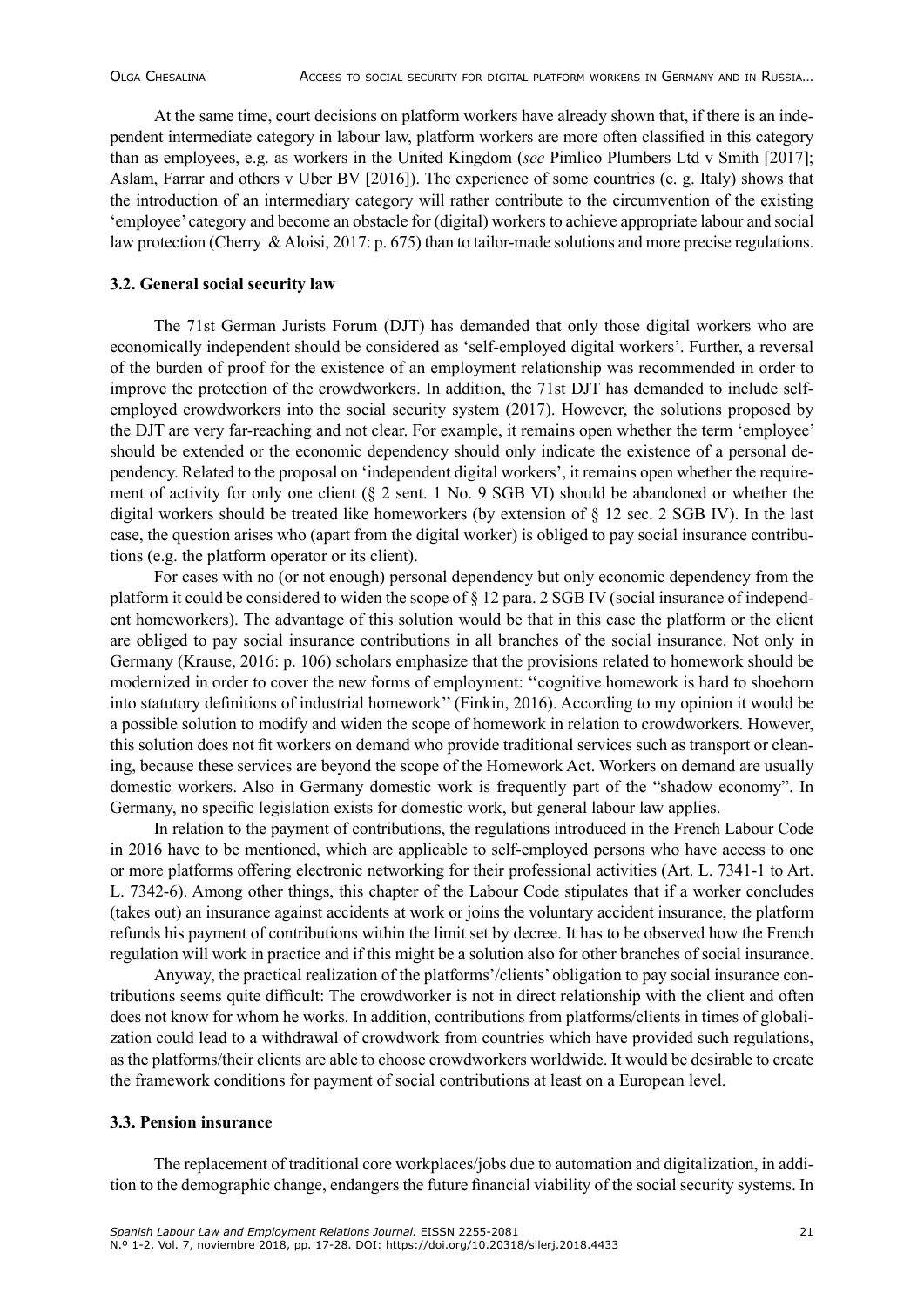the Green Paper Work 4.0, the German Federal Ministry of Labour and Social Affairs raises the question as to how 'long-term strategies to secure the income base of the statutory pension system and the social insurance system as a whole might look like? How can – in the view of a changed labour world, new forms of work and a changed age structure the population – the contribution basis be kept at a sufficient level to finance an adequate level of social security?'

In relation to required reforms in the field of pension insurance the most radical solution, which was demanded by unions (German Trade Union Confederation - DGB; United Services - ver.di) and social associations (German social association - Sozialverband Deutschland) (BMAS 2016: p.178), would be the introduction of a compulsory social insurance for everyone, generating income by work (Erwerbstätigenversicherung). This conception is not new (Buchholz & Wiegard, 2014) and is discussed now again in the context of digitalization (Tornau, 2016: p.26).

A further proposal made by trade unions (e.g., ver.di), politicians and scholars to preserve the pension level is to include digital workers along with solo self-employed workers in the compulsory statutory pension insurance scheme. In the White Paper Work 4.0 of the German Federal Ministry of Labour and Social Affairs this solution is given preference, arguing that with the inclusion in statutory pension insurance, self-employed persons will receive the same rights and obligations as all insured persons (BMAS, 2016: p. 173). The same solution is provided for in the German Government's coalition agreement (Koalitionsvertrag, 2018: p. 93).

The idea of including solo self-employed workers in the compulsory statutory pension insurance scheme is also not new (Waltermann, 2010 a; Waltermann, 2010 b). The 68th German Jurists Forum proposed already in 2010 to incorporate the solo self-employed into the compulsory statutory pension insurance scheme and open up the voluntary state-subsidised private old age pension ('Riester pension') to them (DJT, 2010). In particular, it was proposed to delete from § 2 sentence 1 no. 9 b) SGB VI the requirement that solo self-employed workers shall only be covered by the compulsory statutory pension insurance if they work 'basically only for one client'.

However, digital self-employed workers differ significantly from each other in terms of income. The spread of the household income among digital self-employed workers is even greater than among the 'classical' self-employed (Leimeister, Durward & Zogaj, 2016: p. 43). The study on the socioeconomic background and the motives of crowdworkers in Germany (Bertscheck, Ohnemus & Viete, 2016) and the study 'Crowdworker in Germany' (Leimeister, Durward & Zogaj, 2016) have shown that about 60 per cent of the crowdworkers are included in a private pension scheme. For digital workers who are already insured in a private pension scheme, the inclusion into the statutory pension insurance is not necessary.

The study by Leimeister has shown that more than 50 per cent of the digital workers who carry out mostly unskilled and low-skilled 'microtasks' (which proved to be particularly precarious) are not insured in a pension scheme at all. For such digital workers, inclusion in statutory pension insurance does not solve the problem of old-age poverty, as contributions paid out of a very low income would only lead to pension entitlements below the social welfare level. Therefore, if this group of low-income crowdworkers had to pay contributions to the compulsory pension insurance themselves, their precarious situation would only get worse.

It cannot be assumed that, by inclusion into statutory pension insurance, solo self-employed persons will have the same rights and obligations as all the other insured persons (employees) and pay the whole sum of the contributions themselves (Hanau, 2017: p. 215).

Another solution debated is to either introduce a professional pension fund for digital workers (Interview 2016; p. 26) or widen the scope of the Artists' Social Security Act. It is interesting that, according to the German Crowdsourcing Association e. V. and the artists' social security fund, crowdworkers are not yet included in the artists' social security fund (Bundestag 2014, p. 12). In practice, however, some self-employed persons who are writing texts for onlineshops, guides or blogs are covered by the social insurance scheme for artists (Ludwig, 2016). In my opinion, the fund makes no difference between self-employed journalists or artists and crowdworkers, but lumps them together.

The problem with the above mentioned solutions (introduction of a professional pension fund for digital workers, widening the scope of the Artists' Social Security Act, or inclusion of crowdworkers into the statutory pension insurance for self-employed persons) is that they already assume that digital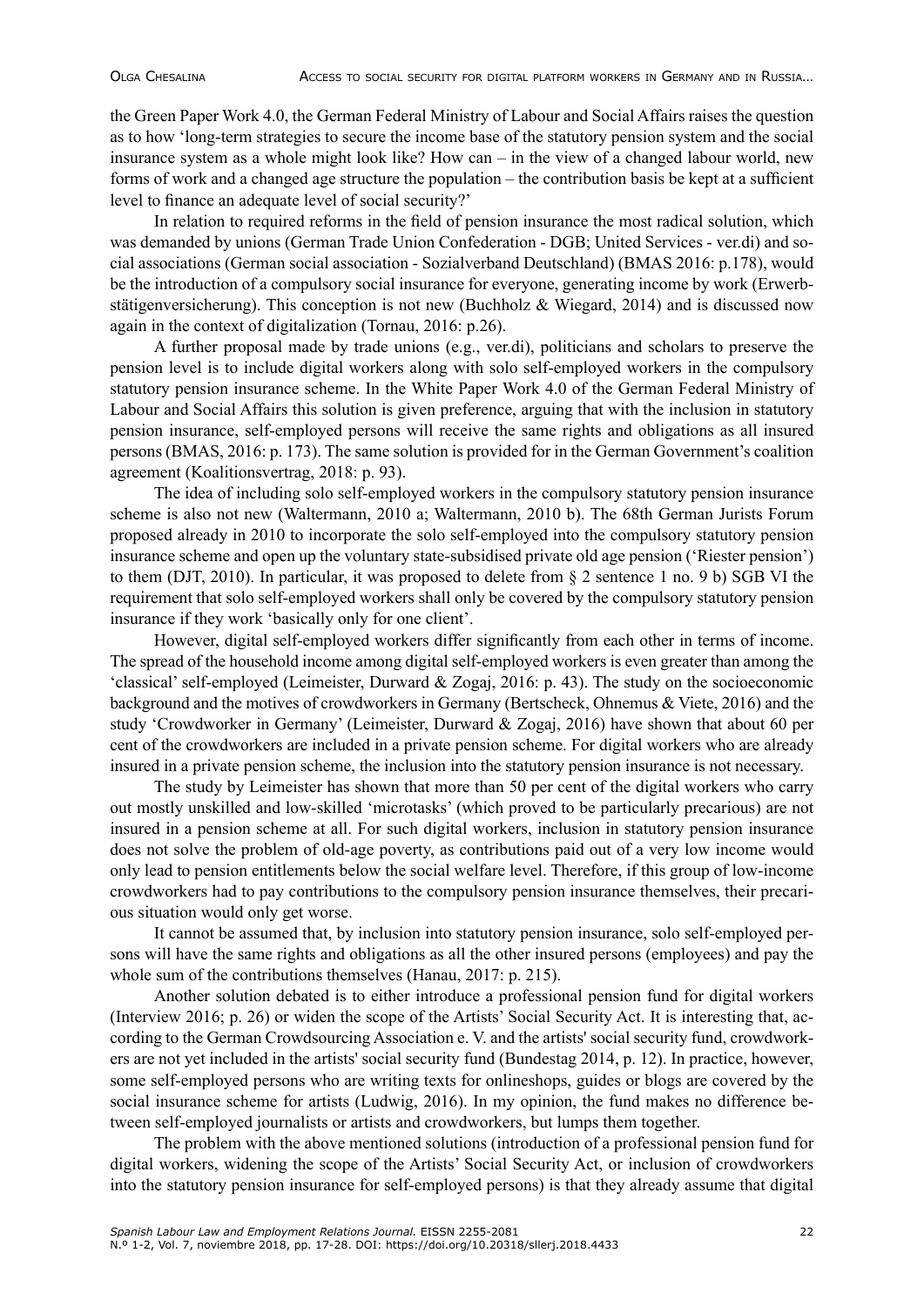workers are a homogeneous group outside of the scope of the existing labour law and the existing obligatory social insurance schemes.

## **3.4. Unemployment insurance**

Another important issue is the effect of digitalization on unemployment insurance. In Germany, a person is entitled to unemployment benefits if he/she has been in an employment relationship for 12 months during the last 24 months (§ 142 of the Third Book of the Social Code – SGB III). Self-employed persons can contribute to the public unemployment insurance scheme if certain conditions are fulfilled: he/she must work at least 15 hours a week in their own business and must have contributed to the unemployment insurance scheme for at least 12 months within the past two years (§ 28 a SGB III). It has become more and more difficult to meet these requirements due to the 'technological unemployment' and due to the fact that the newly arising jobs in the platform economy are often not covered by social insurance. Interruptions in employment histories have become common. Furthermore, the requirement of a 12-month employment relationship during the previous 24 months (framework period) does not take into account that in times of the platform economy, transitions between dependent and independent work happen more often.

The Federal Labour Agency has proposed to extend the framework period from two to three years (BA, 2015: p. 20). Possibly one could think about the introduction of a 'shorter' waiting period (e.g. six months in the last 12 months) in exchange for a shorter period of unemployment benefits (e.g. six months instead of the regular period of 12 months).

Another approach to solve the problem of interruptions in employment biographies would be the transition from an unemployment insurance to a labour insurance (Arbeitsversicherung), which has been proposed and discussed for years and which is also planned in the White Book. Work 4.0 (BMAS, 2016: p. 114). Such a labour insurance would help to take into account the new patterns of work histories with mixed forms of employment and transitions between dependent and self-employed work.

#### **III. Situation in Russia**

## **1. Statistical data**

Although until now no comprehensive statistical data on the total number of digital workers in Russia is available, the studies already carried out demonstrate that platform economy is growing rapidly: In 2016 the monthly active users (MAU) of Yandex.Taxi grew by 120%, of Gett (another transport platform) by 85%, and of Uber by 140% compared to 2015 (Balashova, Li & Vovnjakova, 2017). The equivalent of TaskRabbit in Russia, YouDo, has over 70000 registered freelancers (in spring of 2013 there were about 1000 of them). This platform provides different services: courier services, home repair, trucking, web development, legal assistance, etc. 50% of the digital workers registered on YouDo have a higher education; 45.3% of them are between 25 and 34 years old; 44% of the workers are additionally involved in a dependent employment. There are also platforms that specialised on one special kind of services, e.g. courier and delivery (Peshkariki.ru) or repair services (Remontnik.Ru) (Suvorova, 2016).

Crowdworkers (electronic freelancers) in Russia are often very well educated. The highest demand for freelancers is in the following areas: IT, marketing, promotion of goods and services, design, advertising, sales, recruitment, consulting, accounting, design and construction (Polorotov, 2017). The internet platform 'FL.ru' dominates the Russian-language Internet and is one of the largest freelance marketplaces in Europe and the world with more than 1.5 million registered users (Shevchuk & Strebkov, 2017: p. 403).

#### **2. Legal framework und already implemented reforms**

Russian legislation knows no intermediate categories between employees and freelancers such as 'employee-like persons' or 'workers' (like in the UK). According to Art. 20 of the Labour Code of the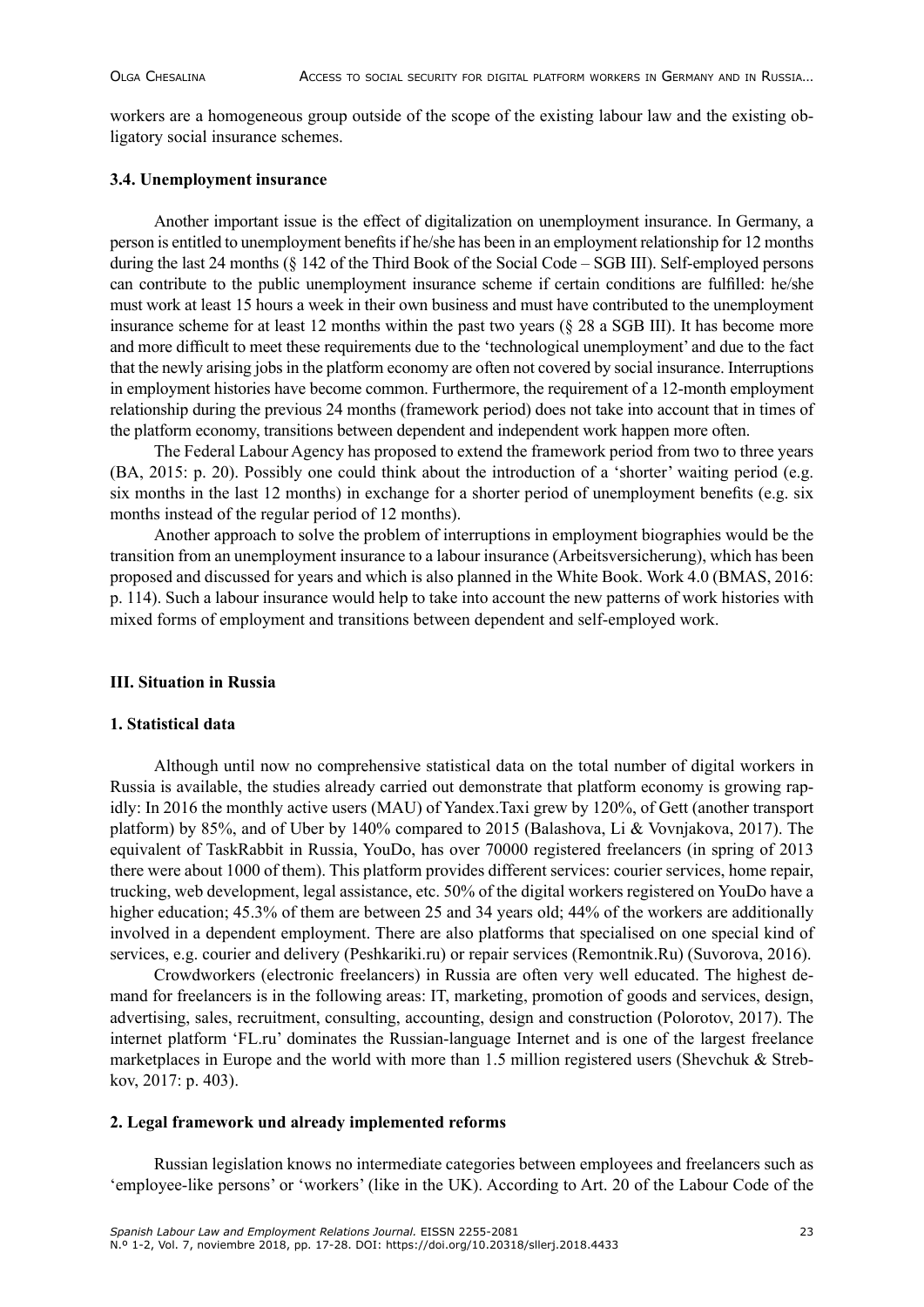Russian Federation (further – LC RF) an employee is a natural person who enters into labour relations with an employer. Contrary to Germany, where homeworkers are not per se employees (and in most cases self-employed), homeworkers in Russia are persons who enter into labour contracts to perform work at home, using materials, tools, and mechanisms issued by the employer or acquired by the homeworker at his own expense (Art. 310 LC RF). Separate chapters of the LC RF are devoted to the labour relations of homeworkers (chapter 49) and domestic workers (chapter 48). In 2013 a new chapter 49.1 on the particularities of the labour regulations of distant workers (teleworkers) was added to the LC RF. According to Art. 312.1 LC RF, distant work refers to labour which, pursuant to the labour contract, is performed outside the employer's premises, branch office, representative office, or at another site beyond the employer's control using informational and tele-communicational networks (including the Internet) for the interaction with the employer on issues related to work performance. This means that the Russian legislator distinguishes between homework (mainly physical, low-qualified or non-qualified work) and distant work (high-qualified intellectual work), though the special regulations for both groups are the same. Homeworkers and distant workers can, for example, be dismissed on grounds provided for by both the Labour Code and the labour contract (Lyutov & Gerasimova, 2017: p. 584).

Although, according to Art. 312.1 LC RF, digital workers can in some cases be subsumed under distant workers, they are nearly always classified as self-employed persons (individual entrepreneurs). Unlike Germany, self-employed persons are, however, insured under the social security scheme and obliged to pay social insurance contributions to pension and health insurance (Art. 430, 431 of the Tax Code of the Russian Federation), where they have to pay the whole sum of their contributions themselves. On the contrary, in case of dependent employment in Russia the employer pays the whole sum of the contributions to social insurance (without the participation of the employees). In Russia there are no minimum income thresholds, from which on social insurance for self-employed persons becomes mandatory. Due to high social insurance contributions during the last six years, the number of registered individual entrepreneurs in Russia decreased by 8% (Faljahov, 2016), while the number of the non-registered selfemployed persons increased. In 2016 15.4 million people were employed in the informal economy, what is equivalent to 21.2 per cent of the total number of employed people<sup>1</sup> in Russia (Egorova 2017). The spreading of mobile, Internet and cloud technologies favours the increase of the economy's informal sector (Egorova, 2017) and the circumvention of the legal regulations (Drahokoupil & Fabo, 2016).

Since 2015 the introduction of a new employment category 'freelancer' has been actively discussed in Russia. There were different proposals as to who should be covered by this new category und regarding the question as to how many taxes and social contributions have to be paid by 'freelancers'.

On 26 July 2017 the Civil Code of the Russian Federation was amended. According to the new *item 1* of Art. 23 (citizen's entrepreneurial activity) a citizen shall have the right to engage in entrepreneurial activities without forming a legal entity from the moment of his state registration in the capacity of an individual entrepreneur, with the exception of the cases, listed in item 2 of Art. 23. The new item 2 of Art. 23 lists certain types of entrepreneurial activity, for which it may be provided for by law that citizens may perform such activities without state registration as individual entrepreneurs. Before this amendment was made, it was not allowed to engage in business activities without state registration.

Since 1 January 2017, certain cases were established in item 70 of Art. 217 of the Second Part of the Tax Code according to which a 'freelancer' can provide services with regard to personal, domestic and (or) other similar needs without state registration as an individual entrepreneur: tutoring; cleaning, housekeeping, services concerning supervision and care of children, of sick persons, persons who have reached the age of 80 years, as well as other persons in need of constant external care according to the decision of a medical organization. For these freelancers 'tax holidays' have been introduced for two years, which means that their income of the years 2017 and 2018 is exempt from taxation, if they have been enrolled by tax authorities.

The effectiveness of such regulations raises great doubts. On the one hand, since there is no legal obligation for freelancers to enrol with tax authorities, most individuals have no incentives to do it

<sup>1</sup> The majority of them are not self-employed persons working in the informal sector but employed persons without a labour contract.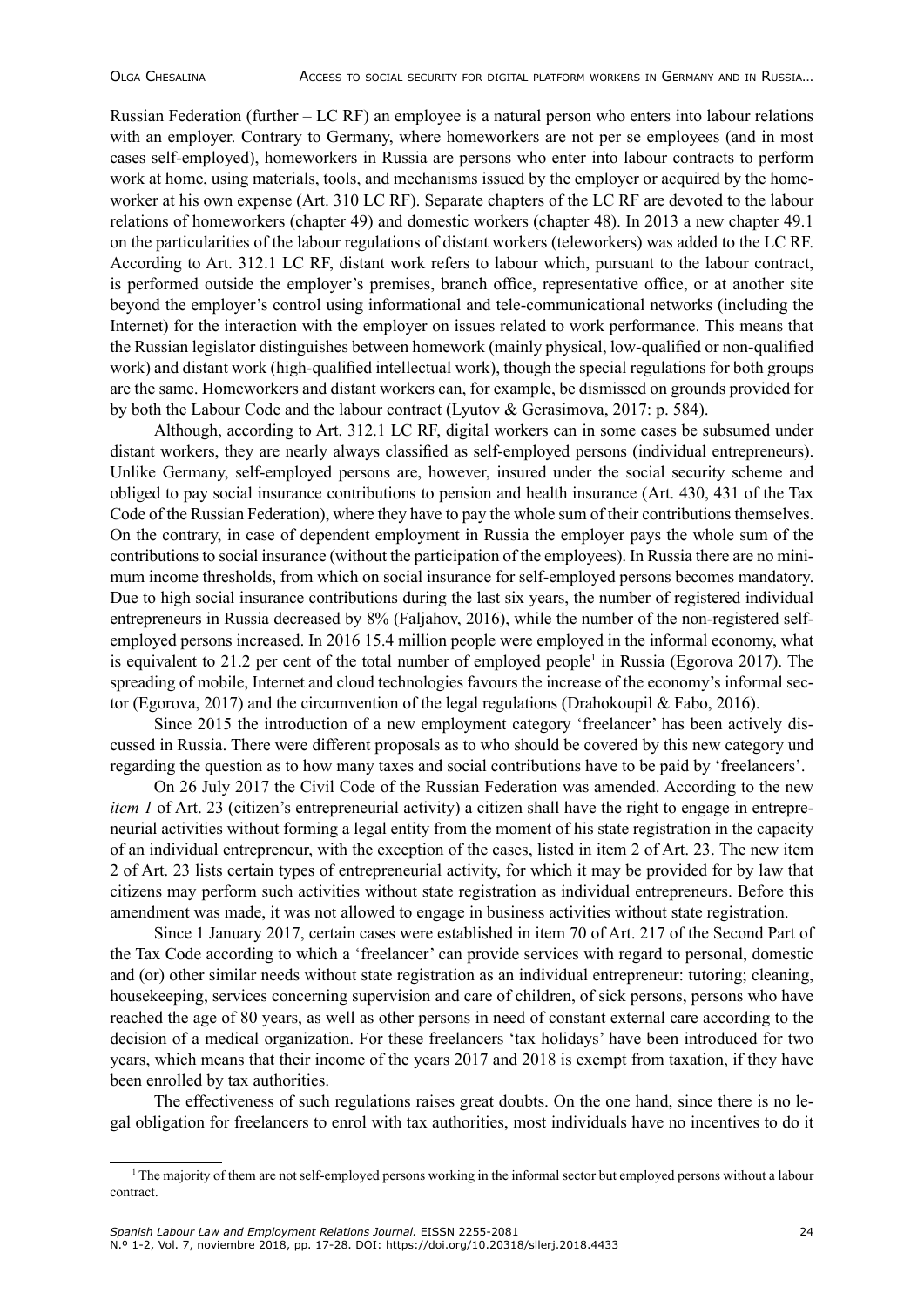voluntarily and pay taxes as of 2019. On the other hand, the new regulations favour the conclusion of civil-law contracts with domestic workers (including some categories of workers on demand) instead of labour contracts. Such regulations do therefore not contribute to the social protection of digital workers.

# **IV. Conclusion**

Recently, different solutions have been discussed in order to guarantee access to social security for digital platform workers. Some of the social security problems of digital platform workers are oldfashioned problems of social security of solo self-employed persons and false self-employed persons. Earlier reform proposals concerning these groups have now anew been discussed in the context of platform work.

Digital platform workers cannot a priori be classified as employees or self-employed persons or bogus self-employed persons or homeworkers or domestic workers, because the correct classification in each case depends on the nature of the activity (inclusive of whether the work is carried out online or offline) as well as on the design of the relationship between the digital work the platform and the client. Digital platform work does not constitute an independent form of employment. There seems to be no one-fits-all-solution to guarantee access to social security for digital workers.

Adequate responses for an access to social security for digital platform workers (except for those who are really self-employed) should have the objective to guarantee a minimum level of protection to digital workers and simultaneously find a person (depending on the type of platform work – a platform provider or requester/client) who is responsible for the payment of their social security contributions. This obligation is justified by the new forms of dependency caused by platform work.

It is not sufficient to include platform workers in the compulsory statutory social insurance scheme. The Russian experience, where the self-employed are obligatorily insured in the social security scheme and obliged to pay social insurance contributions to both pension and health insurance themselves, has shown that such regulations only favour the shadow economy and may prove futile, especially in countries where the level of guaranteed social protection is very low and where there is no regulatory stability. Also from the German perspective the inclusion of digital workers into social/pension insurance risks a worsening of the situation of the self-employed digital workers with a low income if the contributions has to be paid out of these low incomes, while, on the other hand, their chances to receive a pension above the social welfare level are low.

The German example of homeworkers and artists shows that realising access to social security is also possible only via social law reforms by disconnecting the social protection from the labour employment status. At the same time, a new third category would not necessarily cover the same persons under labour and social law and guarantee them the same level of labour and social protection. Furthermore, instead of tailor-made solutions and more precise regulations, an introduction of a third category might lead to the erosion of the 'employee' category and to the diminution of labour and social protection.

Notwithstanding the above, any national legal solution reaches its limits when platform operators or their clients are based abroad. It would therefore be desirable to create framework conditions for the payment of social contributions at least at the European level. The European Commission has launched a Proposal for a Council Recommendation on access to social protection for workers and the self-employed (European Commission, 2018). The wording of the Proposal for the Recommendation reveals two goals: first, to close formal coverage gaps and ensure adequate effective coverage of the self-employed; and second, to ensure the social and especially the economic sustainability of national protection systems.

I consider positive the goal of the proposed Recommendation to ensure for all workers and the self-employed formal and effective coverage of social protection and transparence of social protection entitlements. However, the EU soft law instruments cannot force member states to change the organisation of their social security schemes.

The next problem is that the proposed Recommendation does not really address the new challenges connected with platform economy, and especially the challenges faced by misclassification and circum-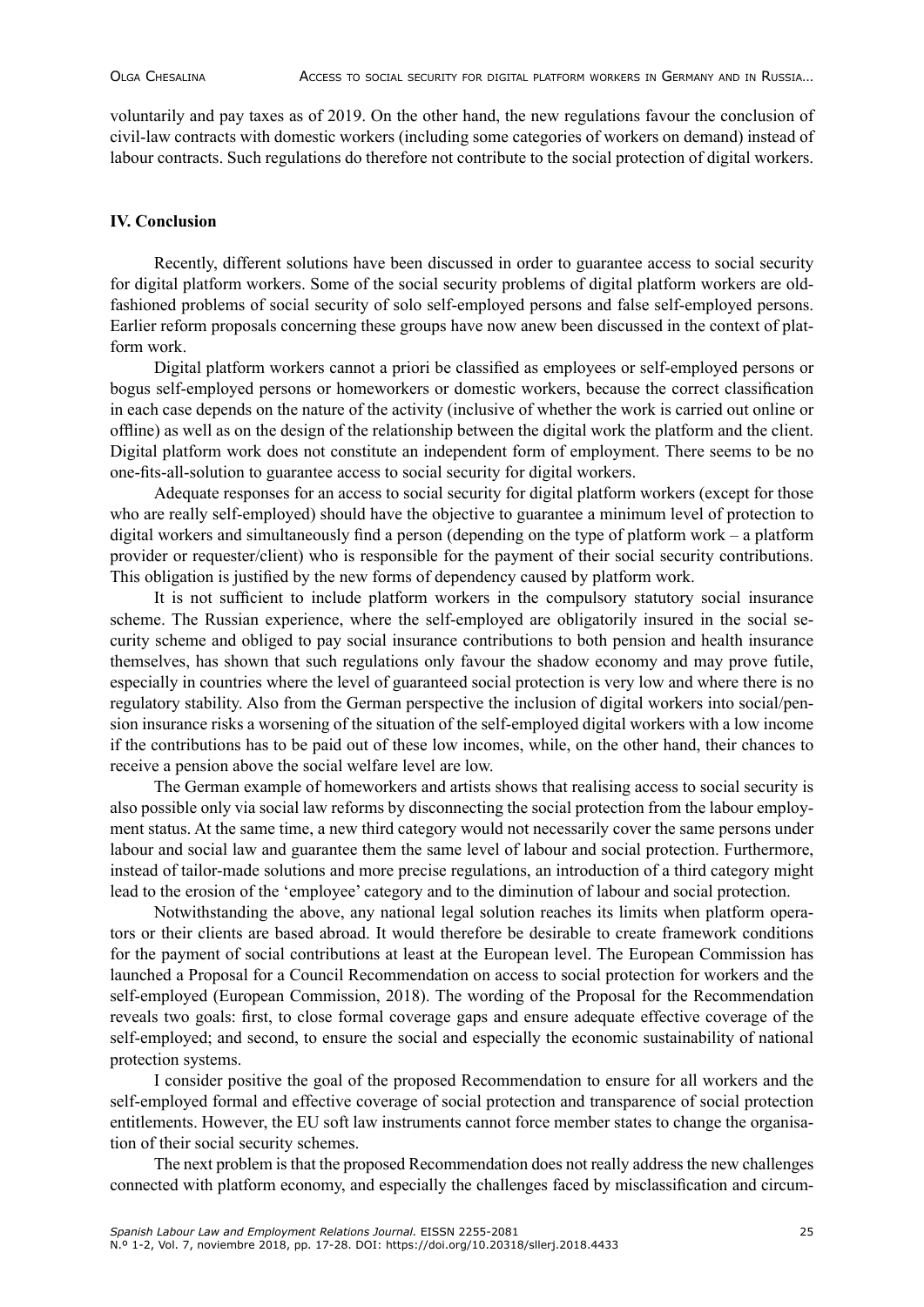vention of legal regulations through platforms. The proposed Recommendation lays down the criteria for 'worker' status, meaning a natural person who for a certain period of time performs services for and under the direction of another person in return for remuneration. A definition for the term 'self-employed person' is not included in the proposal. Even if the criterion 'for and under the direction of another person' is the main feature of an employment relationship, this criterion in such abstract form does not take into account new manifestations of personal dependency of persons working for digital platforms.

# **Reference List**

- BA (Bundesagentur für Arbeit) (2015) Weißbuch 'Arbeiten 4.0' Antworten der Bundesagentur für Arbeit auf die Herausforderungen der Digitalisierung. Available from: https://www.arbeitenviernull. de/fileadmin/Futurale/Statements/PDFs/BA.pdf [Accessed 22 October 2017].
- BAG (Bundesarbeitsgericht) (2016) Urteil vom 14.06.2016 9 AZR 305/15. Neue Zeitschrift für Arbeitsrecht, 1453-1458.
- Balashova, A.; Li, I. & Vovnjakova, A. (2017) Uber took over Gett in terms of daily traffic in Russia. Available from: http://www.rbc.ru/technology\_and\_media/07/03/2017/58becbcd9a79475c283d8 84f.
- BERTSCHECK, I. OHNEMUS J. & VIETE S. (2016) Befragung zum sozioökonomischen Hintergrund und zu den Motiven von Crowdworkern. Bundesministerium für Arbeit und Soziales. Forschungsbericht 462. Available from: http://www.bmas.de/SharedDocs/Downloads/DE/PDF-Publikationen/ Forschungsberichte/fb-462-endbericht-crowdworker.pdf? blob=publicationFile&v=4 [Accessed 21 October 2017].
- BHATTARAI, A. (2018) Now hiring, for a one-day job: the gig economy hits retail. The Washington Post. Available from: https://www.washingtonpost.com/business/economy/now-hiring-for-a-one-dayjob-the-gig-economy-hits-retail/2018/05/04/2bebdd3c-4257-11e8-ad8f-27a8c409298b\_story. html?noredirect=on&utm\_term=.ae13e2683bd7.
- BMAS (Bundesministerium für Arbeit und Soziales) (2016) Weißbuch. Arbeiten 4.0. Available from: http://www.bmas.de/DE/Service/Medien/Publikationen/a883-weissbuch.html. [Accessed 22 October 2017].
- Brose, W. (2017) Von Bismarck zu Crowdwork: Über die Reichweite der Sozialversicherungspflicht in der digitalen Arbeitswelt. Neue Zeitschrift für Sozialrecht. 1, 7-14.
- Bruckner, S. & Krammer, C. (2017) Sozialversicherung in der Gig-Economy. In: Lutz D. & Risak, M. (Hrsg.) Arbeit in der Gig-Economy. Wien, ÖGB Verlag, 254-302.
- Buchholz W. & Wiegard W. (2014) Wie finanziert den deutschen Sozialstaat in Zukunft? Beiträge, Steurn and Privatisierung der Risiken. In: Masuch P. et al. Grundlagen und Herausforderungen des Sozialstaats. Denkschrift 60 Jahre Bundessozialgericht. Band I, Berlin, Erich Schmidt Verlag, 751-774.
- Buhr et al. (2017) Auf dem Weg zu Wohlfahrt 4.0? Die Digitalisierung des Wohlfahrtsstaates in den Politikfeldern Arbeit, Gesundheit und Innovation im europäischen Vergleich. Friedrich Ebert Stiftung. Available from: http://library.fes.de/pdf-files/id/13009.pdf. [Accessed 22 October 2017].
- Bundestag (2014) Gutachten der wissenschaftlichen Dienste 'Rechtsfragen zum Crowdsourcing'. Available from: https://www.bundestag.de/blob/406942/2aaf68d8454b9ac2accf79818b4b9809/ wd-6-156-14-pdf-data.pdf [Accessed 22 October 2017].
- Cherry, M. & Aloisi, A. (2017) 'Dependent Contractors' in the Gig Economy: A Comparative Approach, American University Law Review, Vol. 66, Iss. 3, 635-689. Available from: http://digitalcommons.wcl.american.edu/aulr/vol66/iss3/1.
- DAVIDOV, G. (2017) The Status of Uber Drivers: A Purposive Approach. Spanish Labour Law and Employment Relations Journal. Vol. 1-2, 6-15.
- Däubler, W. (2015) Internet und Arbeitsrecht. Frankfurt am Main, Bund Verlag.
- DE STEFANO, V. (2016) The rise of the 'just-in-time workforce': On-demand work, crowdwork and labour protection in the 'gig-economy'. ILO. Conditions of work and employment, Series Nr.71,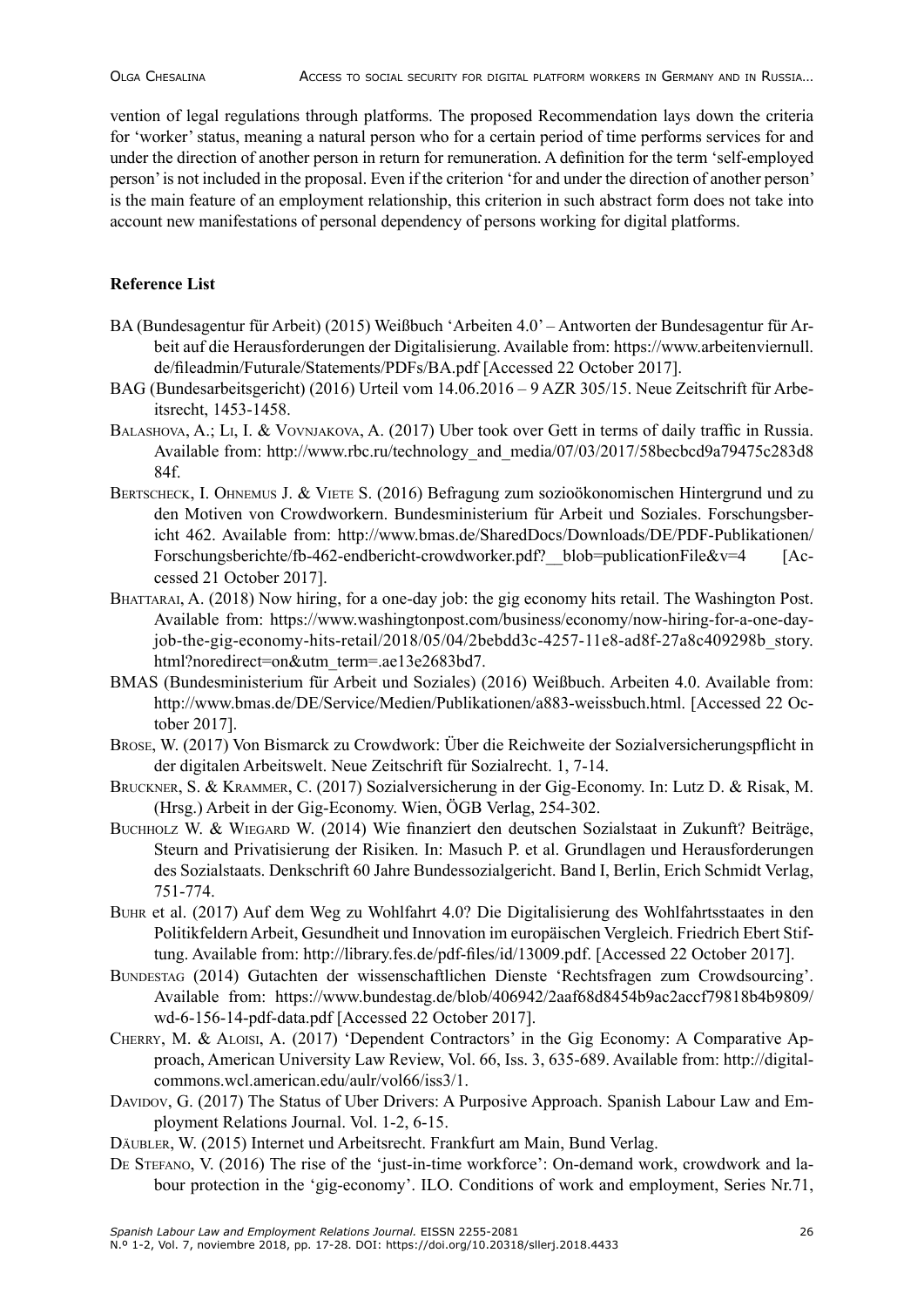http://www.ilo.org/wcmsp5/groups/public/---ed\_protect/---protrav/---travail/documents/publication/wcms\_443267.pdf. [accessed 21 October 2017].

- DJT (2010) 68. Deutscher Juristentag, Beschlüsse zum Arbeits- und Sozialrecht, Available from: http:// www.djt.de/fileadmin/downloads/68/68\_djt\_beschluesse.pdf. [Accessed 22 October 2017].
- DJT (2017) 71. Deutscher Juristentag, Beschlüsse zum Arbeits- und Sozialrecht, Available from: http://www. djt.de/fileadmin/downloads/71/161213\_71\_beschluesse\_web.pdf. [Accessed 22 October 2017].
- DRAHOKOUPIL, J. & FABO, B. (2016). The platform economy and the disruption of the employment relationship. ETUI Policy Brief 5/2016. http://www.etui.org/Publications2/Policy-Briefs/European-Economic-Employment-and-Social-Policy/The-platform-economy-and-the-disruption-of-theemployment-relationship.
- Egorova, K. (2017) Informal economy in Russia grows to record levels. Available from: https://www. rbth.com/business/2017/05/01/informal-economy-in-russia-grows-to-record-levels\_751891 [Accessed 22 October 2017].
- Eurofound (2015) Crowd employment. European Observatory of Working Life. Available from: https:// www.eurofound.europa.eu/observatories/eurwork/industrial-relations-dictionary/crowd-employment [Accessed 21 October 2017].
- European Commission (2018) Proposal for a Council recommendation on access to social protection for workers and the self-employed. Strasbourg, 13.3.2018, COM (2018)132 final.
- Faljahov, R. (2016) The staying power of an entrepreneur is short. Available from: https://www.gazeta. ru/business/2016/10/25/10269785.shtml [Accessed 22 October 2017].
- Federal Ministry of Labour and Social Affairs (2015) Green Paper 4.0. Available from: http://www. bmas.de/EN/Services/Publications/arbeiten-4-0-greenpaper-work-4-0.html;jsessionid=2655889 FEE6257054E77CBF339A9612B [Accessed 22 October 2017].
- Finkin, M. W. (2016) Beclouded Work In Historical Perspective. Comparative Labour Law and Policy Journal, 37, 603-618.
- Greiner, S. (2016) Die Vielfalt moderner Arbeitsformen im Sozialrecht. Die Sozialgerichtsbarkeit. 6, 301-309.
- Hanau, P. (2017) Arbeits- und Sozialversicherungsrecht 4.0 im Weißbuch des BMAS. Recht der Arbeit, 213-216.
- HARRIS, S. & KRUEGER, A. (2015) A proposal for modernizing labor laws for twenty-first-century work: the "independent worker", The Hamilton Project, Discussion Paper 10, Available from: http:// www.hamiltonproject.org/assets/files/modernizing\_labor\_laws\_for\_twenty\_first\_century\_work krueger\_harris.pdf.
- Huws, U.; Spencer, N. & Joyce, S. (2016) Crowd work in Europe. Preliminary results from a survey in the UK, Sweden, Germany, Austria and the Netherlands. University of Hertfordshire. Available from: http://researchprofiles.herts.ac.uk/portal/files/10749125/crowd\_work\_in\_europe\_draft\_report\_last\_version.pdf [accessed 21 October 2017].
- Interview ver.di und IG METALL (2016) 'Standards müssen her!'. Fragen der Redaktion. Arbeitsrecht im Betrieb. 7-8, 25-26.
- IG Metall (2017) Die IG Metall ist auf der Höhe der Zeit. Available from: https://www.igmetall.de/ crowdworking-studie-des-hugo-sinzheimer-institut-hsi-25481.htm [accessed 21 October 2017].
- Koalitionsvertrag zwischen CDU, CSU und SPD (2018) Ein neuer Aufbruch für Europa Eine neue Dynamik für Deutschland Ein neuer Zusammenhalt für unser Land. 19. Legislaturperiode. Available from: https://www.bundestag.de/blob/543200/9f9f21a92a618c77aa330f00ed21e308/kw49\_koalition\_koalitionsvertrag-data.pdf.
- Kocher, E. & Hensel, I. (2016) Herausforderungen des Arbeitsrechts durch digitale Plattformen ein neuer Koordinationsmodus von Erwerbsarbeit. Neue Zeitschrift für Arbeitsrecht. 16, 984-990.
- Krause, R. (2016) Digitalisierung der Arbeitswelt Herausforderungen und Regelungsbedarf. Band I: Gutachten / Teil B. Verhandlungen des 71. Deutschen Juristentages. Essen, C.H. Beck.
- Leimeister, J.M. Durward D. & Zogaj S. (2016) Crowd worker in Deutschland. Eine empirische Studie zum Arbeitsumfeld auf externen Crowdsourcing-Plattformen. Study 323. Hans Böckler Stiftung. Available from: https://www.boeckler.de/pdf/p\_study\_hbs\_323.pdf. [Accessed 22 October 2017].